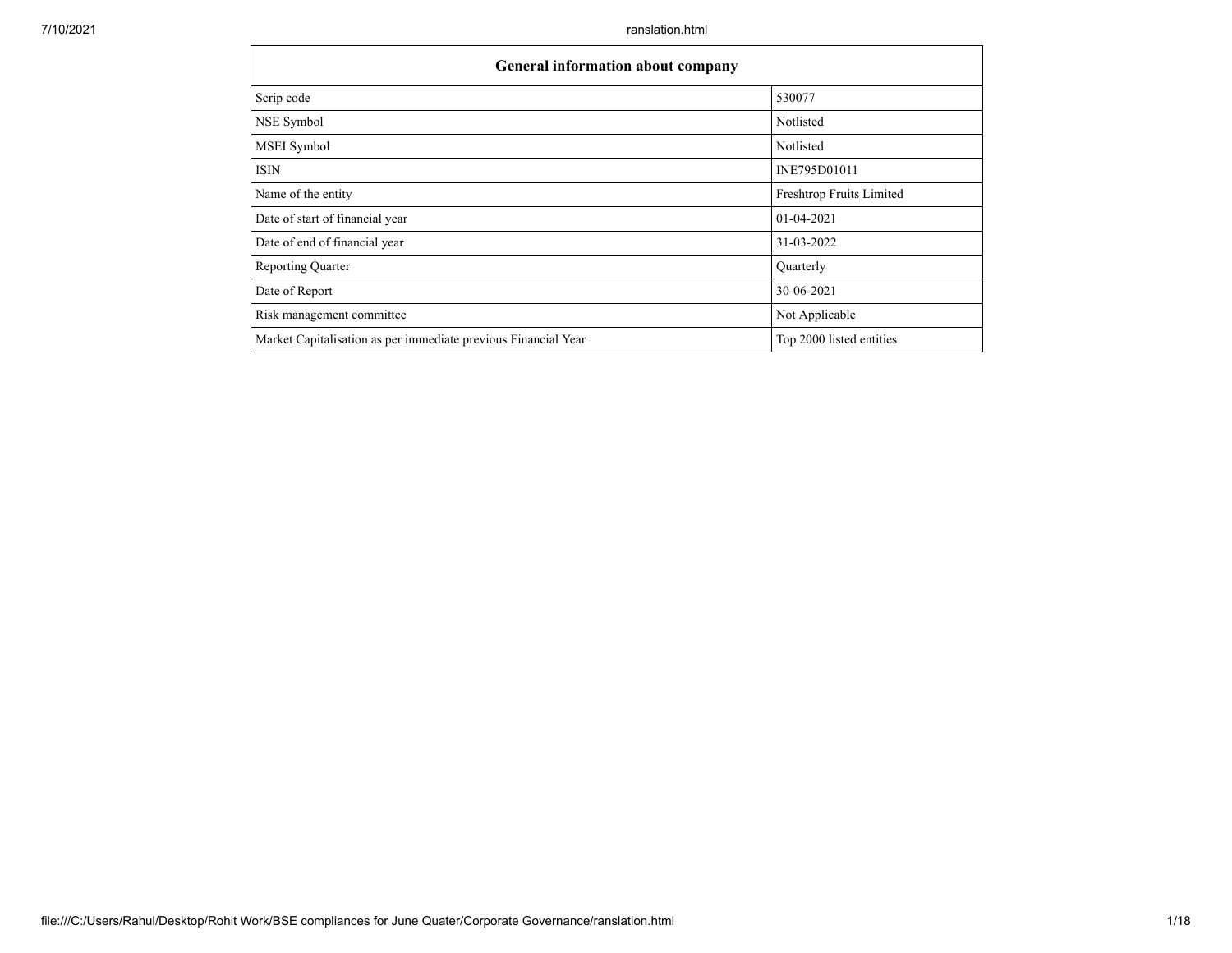|                |                      |                                                    |            |            |                                                |                                       |                                 |                          |                                                                                                      | <b>Annexure I</b>                           |                                          |                                                    |                      |                                            |                                                                                                                                                |                                                                                                                                                                      |                                                                                                                                                                          |                                                                                                                                                                                                            |                                      |                                             |
|----------------|----------------------|----------------------------------------------------|------------|------------|------------------------------------------------|---------------------------------------|---------------------------------|--------------------------|------------------------------------------------------------------------------------------------------|---------------------------------------------|------------------------------------------|----------------------------------------------------|----------------------|--------------------------------------------|------------------------------------------------------------------------------------------------------------------------------------------------|----------------------------------------------------------------------------------------------------------------------------------------------------------------------|--------------------------------------------------------------------------------------------------------------------------------------------------------------------------|------------------------------------------------------------------------------------------------------------------------------------------------------------------------------------------------------------|--------------------------------------|---------------------------------------------|
|                |                      |                                                    |            |            |                                                |                                       |                                 |                          | Annexure I to be submitted by listed entity on quarterly basis                                       |                                             |                                          |                                                    |                      |                                            |                                                                                                                                                |                                                                                                                                                                      |                                                                                                                                                                          |                                                                                                                                                                                                            |                                      |                                             |
|                |                      |                                                    |            |            |                                                |                                       |                                 |                          |                                                                                                      |                                             | I. Composition of Board of Directors     |                                                    |                      |                                            |                                                                                                                                                |                                                                                                                                                                      |                                                                                                                                                                          |                                                                                                                                                                                                            |                                      |                                             |
|                |                      |                                                    |            |            |                                                |                                       |                                 |                          | Disclosure of notes on composition of board of directors explanatory                                 |                                             |                                          |                                                    |                      |                                            | Textual Information(1)                                                                                                                         |                                                                                                                                                                      |                                                                                                                                                                          |                                                                                                                                                                                                            |                                      |                                             |
|                |                      |                                                    |            |            |                                                |                                       |                                 |                          |                                                                                                      |                                             |                                          | Wether the listed entity has a Regular Chairperson |                      | Yes                                        |                                                                                                                                                |                                                                                                                                                                      |                                                                                                                                                                          |                                                                                                                                                                                                            |                                      |                                             |
|                |                      |                                                    |            |            |                                                |                                       |                                 |                          |                                                                                                      |                                             |                                          | Whether Chairperson is related to MD or CEO        |                      | Yes                                        |                                                                                                                                                |                                                                                                                                                                      |                                                                                                                                                                          |                                                                                                                                                                                                            |                                      |                                             |
| $\rm Sr$       | Title<br>(Mr)<br>Ms) | Name of the<br>Director                            | PAN        | <b>DIN</b> | Category 1<br>of directors                     | Category 2<br>of directors            | Category<br>3 of<br>directors 1 | Date<br>of<br>Birth      | Whether<br>special<br>resolution<br>passed?<br>[Refer Reg.<br>$17(1A)$ of<br>Listing<br>Regulations] | Date of<br>passing<br>special<br>resolution | <b>Initial Date</b><br>of<br>appointment | Date of Re-<br>appointment                         | Date of<br>cessation | Tenure<br>of<br>director<br>(in<br>months) | No of<br>Directorship<br>in listed<br>entities<br>including<br>this listed<br>entity (Refer<br>Regulation<br>17A of<br>Listing<br>Regulations) | No of<br>Independent<br>Directorship<br>in listed<br>entities<br>including<br>this listed<br>entity<br>(Refer<br>Regulation<br>$17A(1)$ of<br>Listing<br>Regulations | Number of<br>memberships<br>in Audit/<br>Stakeholder<br>Committee(s)<br>including this<br>listed entity<br>(Refer<br>Regulation<br>$26(1)$ of<br>Listing<br>Regulations) | No of post<br>of<br>Chairperson<br>in Audit/<br>Stakeholder<br>Committee<br>held in listed<br>entities<br>including<br>this listed<br>entity (Refer<br>Regulation<br>$26(1)$ of<br>Listing<br>Regulations) | Notes for<br>not<br>providing<br>PAN | Notes for<br>not<br>providing<br><b>DIN</b> |
| $\mathbf{1}$   | Mr                   | <b>ASHOK</b><br><b>VISHINDAS</b><br><b>MOTIANI</b> | ABCPM8237G | 00124470   | Executive<br>Director                          | Chairperson<br>related to<br>Promoter | MD                              | $04 -$<br>$12 -$<br>1949 | NA                                                                                                   |                                             | 30-09-1992                               | $01-10-2018$                                       |                      | 36                                         |                                                                                                                                                | $\Omega$                                                                                                                                                             | $\Omega$                                                                                                                                                                 | $\Omega$                                                                                                                                                                                                   |                                      |                                             |
| $\overline{c}$ | Mrs                  | <b>NANITA</b><br><b>ASHOK</b><br><b>MOTIANI</b>    | ACDPM5531B | 00787809   | Executive<br>Director                          | Not<br>Applicable                     | $\rm MD$                        | $04 -$<br>$04 -$<br>1953 | NA                                                                                                   |                                             | 29-01-1997                               | 28-01-2021                                         |                      | 36                                         |                                                                                                                                                | $\Omega$                                                                                                                                                             | $\Omega$                                                                                                                                                                 | $\Omega$                                                                                                                                                                                                   |                                      |                                             |
| $\overline{3}$ | Mr                   | <b>MAYUR</b><br><b>JASHVANTLAL</b><br><b>SHAH</b>  | AEAPS1314K | 00124633   | Non-<br>Executive -<br>Independent<br>Director | Not<br>Applicable                     |                                 | $03 -$<br>$09 -$<br>1959 | $_{\rm NA}$                                                                                          |                                             | 12-07-2003                               | 20-09-2019                                         |                      | 60                                         |                                                                                                                                                |                                                                                                                                                                      | $\overline{2}$                                                                                                                                                           | $\overline{2}$                                                                                                                                                                                             |                                      |                                             |
| $\overline{4}$ | Mr                   | ANIL SHARMA                                        | AARPS1430P | 06688634   | Non-<br>Executive -<br>Independent<br>Director | Not<br>Applicable                     |                                 | $02 -$<br>$08 -$<br>1954 | NA                                                                                                   |                                             | 13-08-2013                               | 20-09-2019                                         |                      | 60                                         |                                                                                                                                                |                                                                                                                                                                      | 2                                                                                                                                                                        | $\Omega$                                                                                                                                                                                                   |                                      |                                             |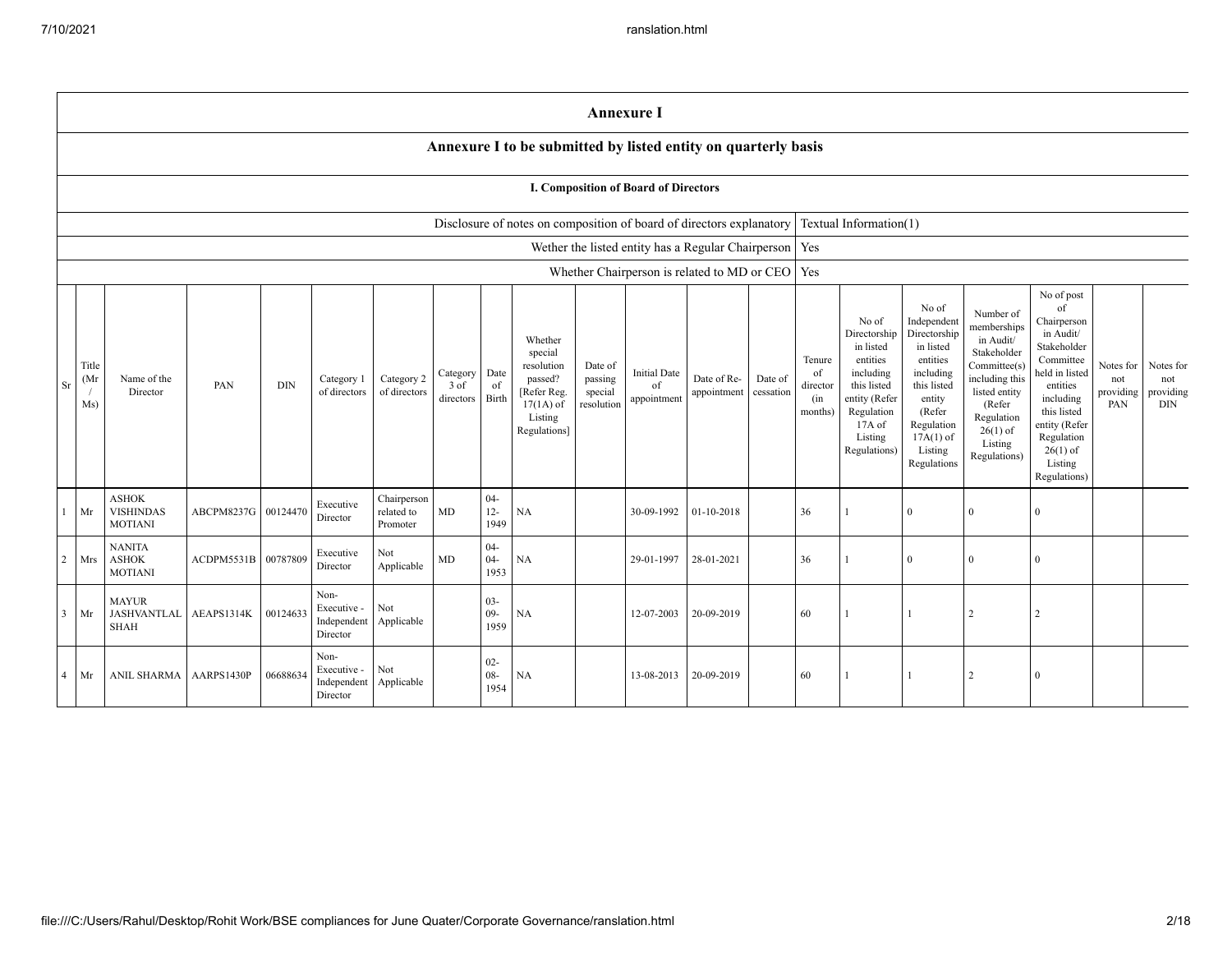|                            |                                                          |            |              |                                                |                               |                               |                          | <b>I. Composition of Board of Directors</b>                                                          |                                             |                                          |                            |                      |                                            |                                                                                                                                                  |                                                                                                                                                                      |                                                                                                                                                                          |                                                                                                                     |
|----------------------------|----------------------------------------------------------|------------|--------------|------------------------------------------------|-------------------------------|-------------------------------|--------------------------|------------------------------------------------------------------------------------------------------|---------------------------------------------|------------------------------------------|----------------------------|----------------------|--------------------------------------------|--------------------------------------------------------------------------------------------------------------------------------------------------|----------------------------------------------------------------------------------------------------------------------------------------------------------------------|--------------------------------------------------------------------------------------------------------------------------------------------------------------------------|---------------------------------------------------------------------------------------------------------------------|
|                            |                                                          |            |              |                                                |                               |                               |                          | Disclosure of notes on composition of board of directors explanatory                                 |                                             |                                          |                            |                      |                                            |                                                                                                                                                  |                                                                                                                                                                      |                                                                                                                                                                          |                                                                                                                     |
|                            |                                                          |            |              |                                                |                               |                               |                          | Wether the listed entity has a Regular Chairperson                                                   |                                             |                                          |                            |                      |                                            |                                                                                                                                                  |                                                                                                                                                                      |                                                                                                                                                                          |                                                                                                                     |
| Title<br>(Mr)<br>Sr<br>Ms) | Name of the<br>Director                                  | PAN        | <b>DIN</b>   | Category 1<br>of directors                     | Category 2<br>of<br>directors | Category<br>3 of<br>directors | Date<br>of<br>Birth      | Whether<br>special<br>resolution<br>passed?<br>[Refer Reg.<br>$17(1A)$ of<br>Listing<br>Regulations] | Date of<br>passing<br>special<br>resolution | <b>Initial Date</b><br>of<br>appointment | Date of Re-<br>appointment | Date of<br>cessation | Tenure<br>of<br>director<br>(in<br>months) | No of<br>Directorship<br>in listed<br>entities<br>including<br>this listed<br>entity (Refer<br>Regulation<br>$17A$ of<br>Listing<br>Regulations) | No of<br>Independent<br>Directorship<br>in listed<br>entities<br>including<br>this listed<br>entity<br>(Refer<br>Regulation<br>$17A(1)$ of<br>Listing<br>Regulations | Number of<br>memberships<br>in Audit/<br>Stakeholder<br>Committee(s)<br>including this<br>listed entity<br>(Refer<br>Regulation<br>$26(1)$ of<br>Listing<br>Regulations) | No<br>Cha<br>in<br>Stak<br>Cor<br>held<br>e<br>inc<br>thi<br>entit<br>$\text{Re} \xi$<br>26<br>$\mathbf{L}$<br>Regi |
| 5<br>Mr                    | <b>RAMCHANDRA</b><br><b>GAURISHANKAR</b><br><b>JOSHI</b> | ABLPJ6103F | 00231568 Non | Non-<br>Executive -<br>Independent<br>Director | Not<br>Applicable             |                               | $01 -$<br>$09 -$<br>1946 | Yes                                                                                                  | $23-09-$<br>2020                            | 01-04-2020                               |                            |                      |                                            |                                                                                                                                                  | $\mathbf{0}$                                                                                                                                                         | $\mathbf{0}$                                                                                                                                                             | $\Omega$                                                                                                            |
| Mr<br>6                    | <b>ASHOK</b><br><b>CHANDUMAL</b><br>MURAJANI             | ABHPM9118K | 09217026     | Non-<br>Executive -<br>Independent<br>Director | Not<br>Applicable             |                               | $04 -$<br>$04 -$<br>1963 | <b>NA</b>                                                                                            |                                             | 29-06-2021                               |                            |                      | 60                                         |                                                                                                                                                  |                                                                                                                                                                      | $\theta$                                                                                                                                                                 | $\Omega$                                                                                                            |
| Mr                         | <b>DINESHBHAI</b><br>SHANKERLAL<br><b>OZA</b>            | AADPO7265Q | 01307881     | Non-<br>Executive -<br>Independent<br>Director | Not<br>Applicable             |                               | $04 -$<br>$07 -$<br>1953 | <b>NA</b>                                                                                            |                                             | 14-11-2011                               | 20-09-2019                 | $01 - 04 -$<br>2021  | $\mathbf{0}$                               | $\Omega$                                                                                                                                         | $\mathbf{0}$                                                                                                                                                         | $\mathbf{0}$                                                                                                                                                             | $\Omega$                                                                                                            |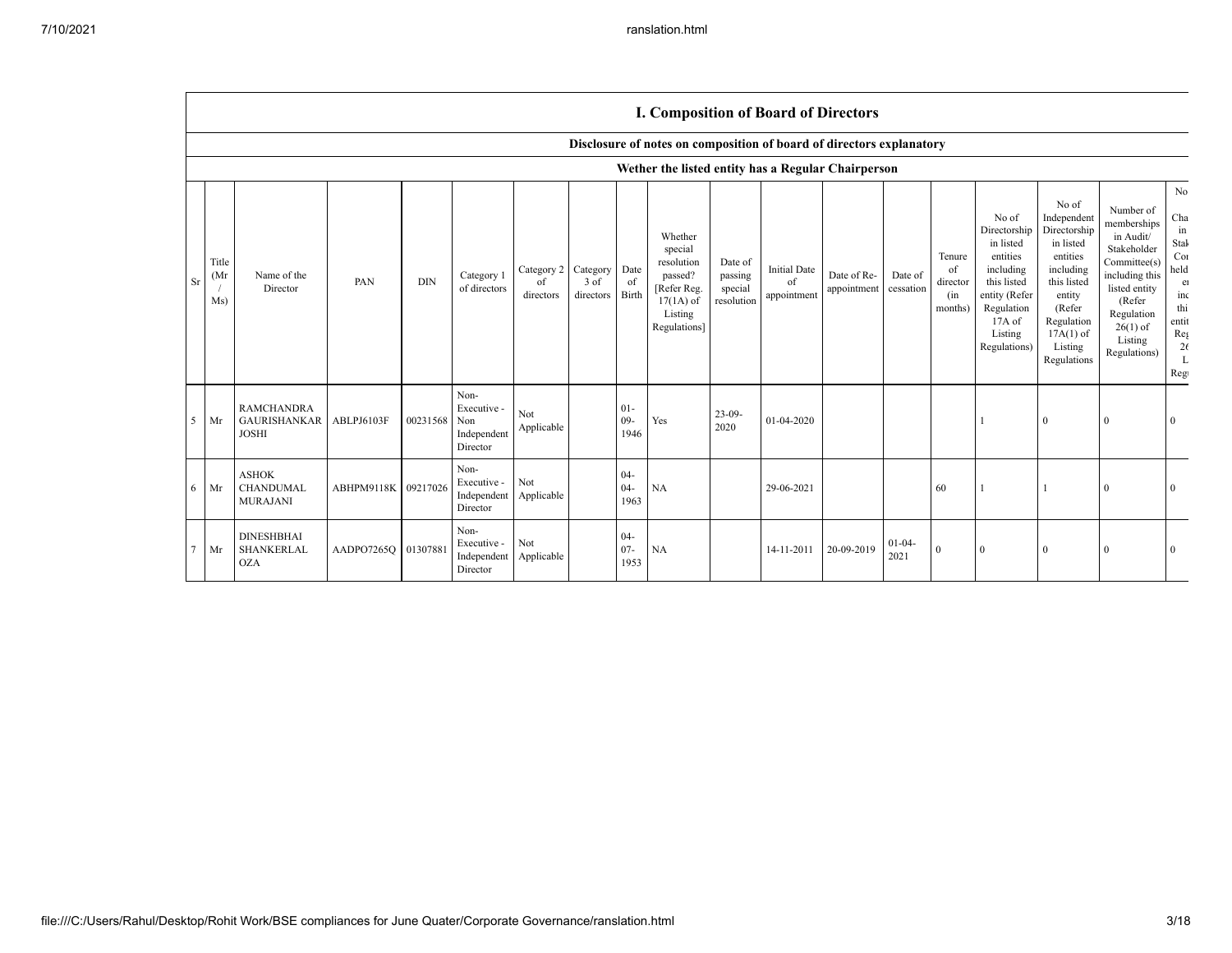|                        | <b>Text Block</b>                                                                                                                                                                                      |
|------------------------|--------------------------------------------------------------------------------------------------------------------------------------------------------------------------------------------------------|
| Textual Information(1) | Mrs. Nanita A. Motiani is Whole Time Director in the Company. However, there is no option available<br>for Whole Time Director in Category 3. Hence, we have selected MD. Kindly take note of the same |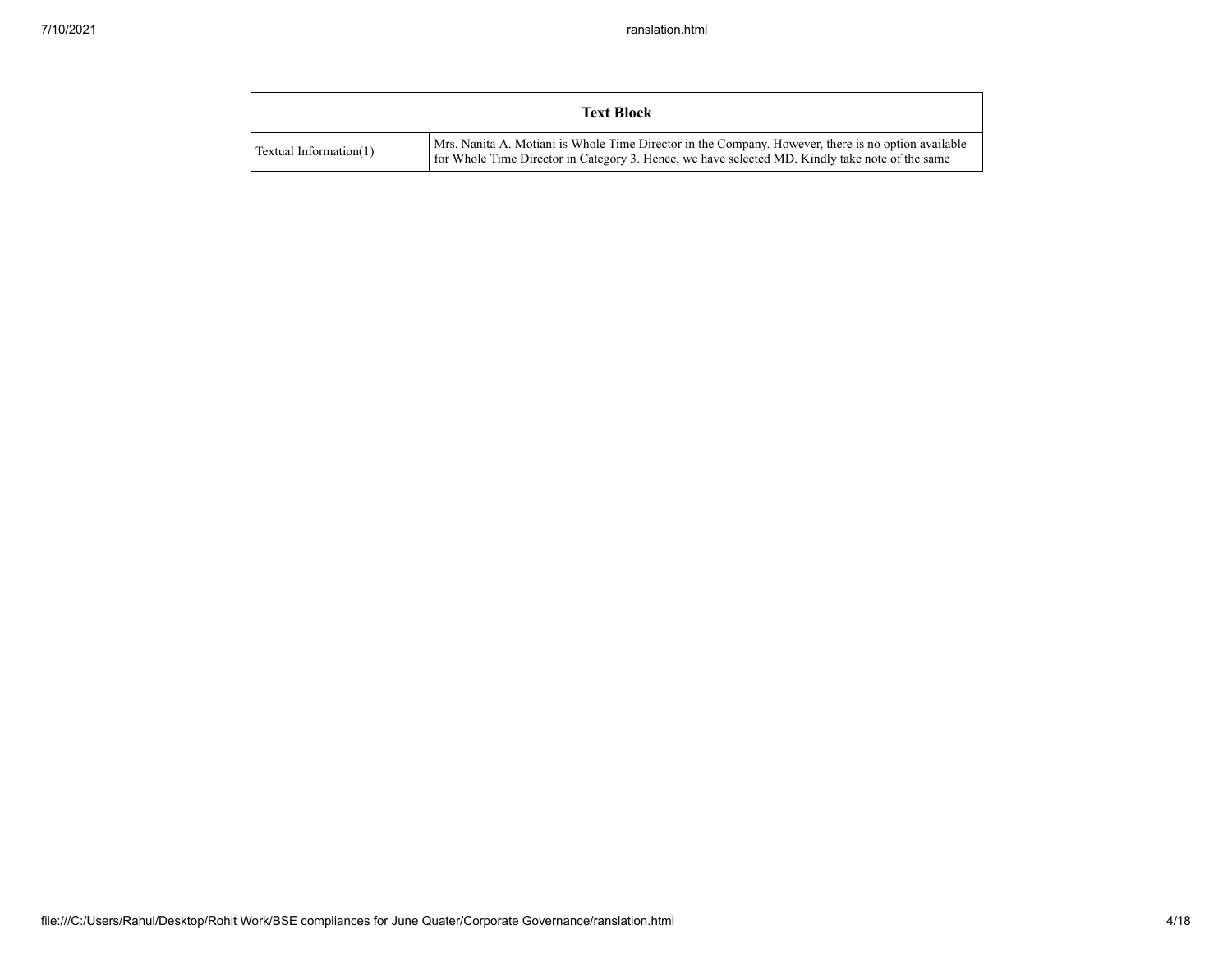|                | <b>Audit Committee Details</b> |                                                                                                          |                                                       |            |              |                      |         |
|----------------|--------------------------------|----------------------------------------------------------------------------------------------------------|-------------------------------------------------------|------------|--------------|----------------------|---------|
|                |                                |                                                                                                          | Whether the Audit Committee has a Regular Chairperson |            | Yes          |                      |         |
| <b>Sr</b>      | <b>DIN</b><br>Number           | Name of Committee<br>Category 2 of<br>Category 1 of directors<br>directors<br>members<br>Non-Executive - |                                                       |            |              | Date of<br>Cessation | Remarks |
|                | 00124633                       | <b>MAYUR JASHVANTLAL</b><br><b>SHAH</b>                                                                  | Chairperson                                           | 20-09-2019 |              |                      |         |
| $\overline{2}$ | 06688634                       | <b>ANIL SHARMA</b>                                                                                       | Non-Executive -<br><b>Independent Director</b>        | Member     | 20-09-2019   |                      |         |
| 3              | 09217026                       | <b>ASHOK CHANDUMAL</b><br><b>MURAJANI</b>                                                                | Non-Executive -<br><b>Independent Director</b>        | Member     | 29-06-2021   |                      |         |
| $\overline{4}$ | 01307881                       | <b>DINESHBHAI</b><br>SHANKERLAL OZA                                                                      | Non-Executive -<br><b>Independent Director</b>        | Member     | 20-09-2019   | $01 - 04 - 2021$     |         |
| 5              | 00787809                       | <b>NANITA ASHOK</b><br><b>MOTIANI</b>                                                                    | <b>Executive Director</b>                             | Member     | $01-04-2018$ | 29-06-2021           |         |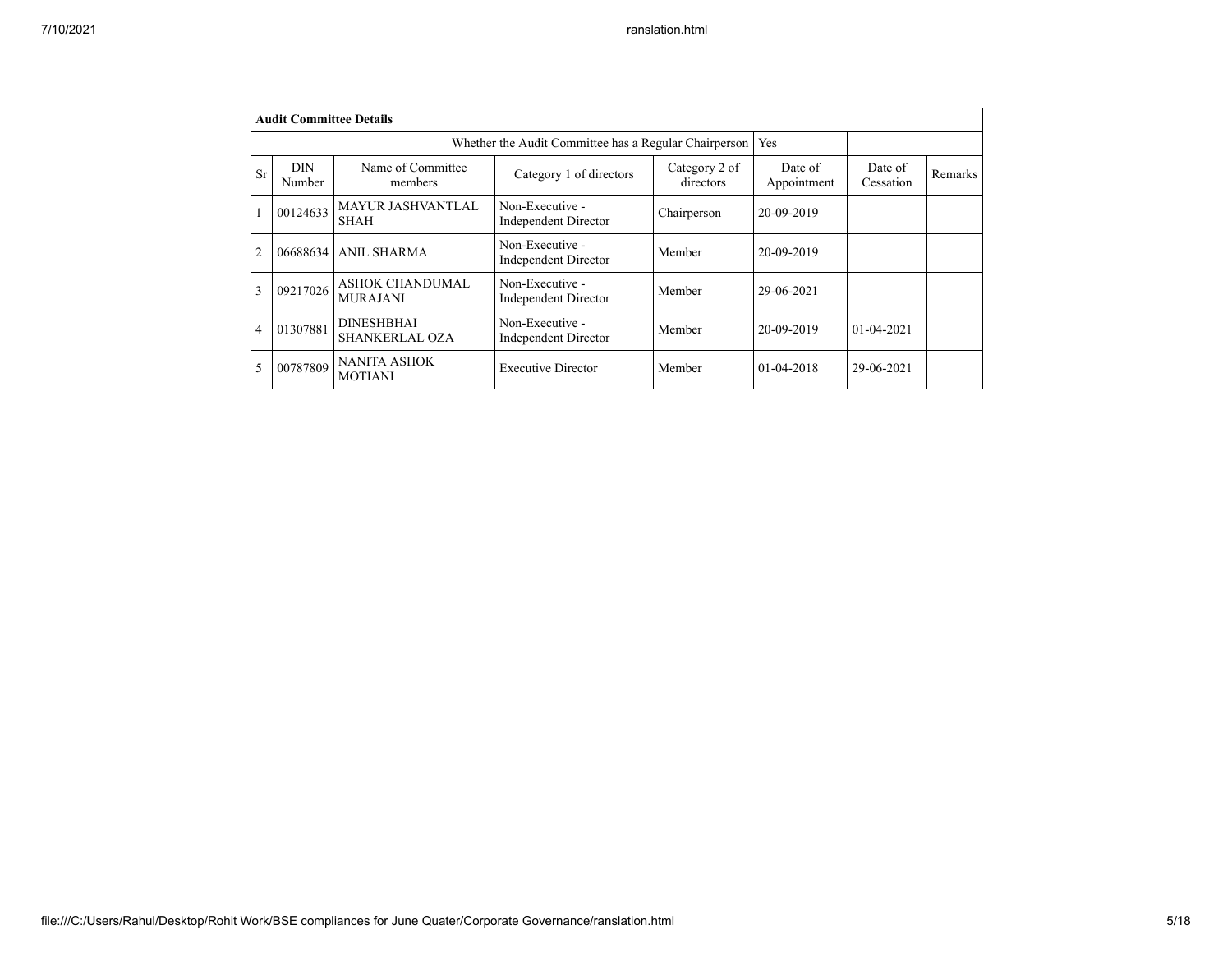|                |                      | Nomination and remuneration committee                                       |                                                |                        |                      |                  |  |
|----------------|----------------------|-----------------------------------------------------------------------------|------------------------------------------------|------------------------|----------------------|------------------|--|
|                |                      | Whether the Nomination and remuneration committee has a Regular Chairperson |                                                |                        | Yes                  |                  |  |
| <b>Sr</b>      | <b>DIN</b><br>Number | Name of Committee<br>members                                                | Category 2 of<br>directors                     | Date of<br>Appointment | Date of<br>Cessation | Remarks          |  |
|                | 00124633             | MAYUR JASHVANTLAL<br><b>SHAH</b>                                            | Non-Executive -<br><b>Independent Director</b> | Chairperson            | 20-09-2019           |                  |  |
| $\overline{2}$ | 06688634             | <b>ANIL SHARMA</b>                                                          | Non-Executive -<br><b>Independent Director</b> | Member                 | 20-09-2019           |                  |  |
| 3              | 09217026             | <b>ASHOK CHANDUMAL</b><br><b>MURAJANI</b>                                   | Non-Executive -<br><b>Independent Director</b> | Member                 | 29-06-2021           |                  |  |
| 4              | 01307881             | <b>DINESHBHAI</b><br><b>SHANKERLAL OZA</b>                                  | Non-Executive -<br><b>Independent Director</b> | Member                 | 20-09-2019           | $01 - 04 - 2021$ |  |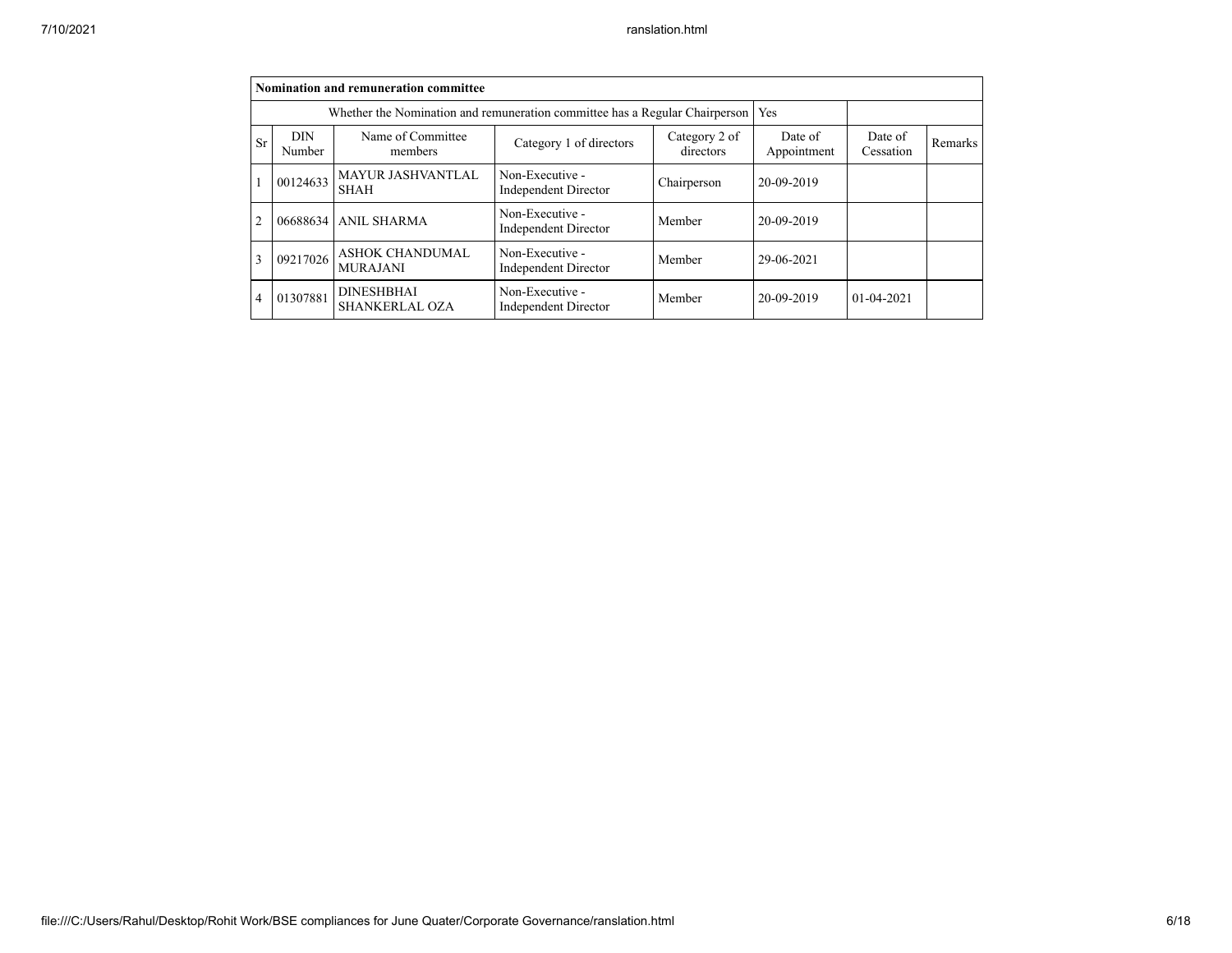|                |                      | <b>Stakeholders Relationship Committee</b> |                                                                           |                        |                      |                  |  |
|----------------|----------------------|--------------------------------------------|---------------------------------------------------------------------------|------------------------|----------------------|------------------|--|
|                |                      |                                            | Whether the Stakeholders Relationship Committee has a Regular Chairperson |                        | Yes                  |                  |  |
| Sr             | <b>DIN</b><br>Number | Name of Committee<br>members               | Category 2 of<br>directors                                                | Date of<br>Appointment | Date of<br>Cessation | Remarks          |  |
|                | 00124633             | <b>MAYUR JASHVANTLAL</b><br><b>SHAH</b>    | Non-Executive -<br><b>Independent Director</b>                            | Chairperson            | 20-09-2019           |                  |  |
| $\overline{2}$ | 00787809             | <b>NANITA ASHOK</b><br><b>MOTIANI</b>      | <b>Executive Director</b>                                                 | Member                 | 01-04-2018           |                  |  |
| 3              | 06688634             | <b>ANIL SHARMA</b>                         | Non-Executive -<br><b>Independent Director</b>                            | Member                 | 20-09-2019           |                  |  |
| $\overline{4}$ | 01307881             | <b>DINESHBHAI</b><br><b>SHANKERLAL OZA</b> | Non-Executive -<br><b>Independent Director</b>                            | Member                 | 20-09-2019           | $01 - 04 - 2021$ |  |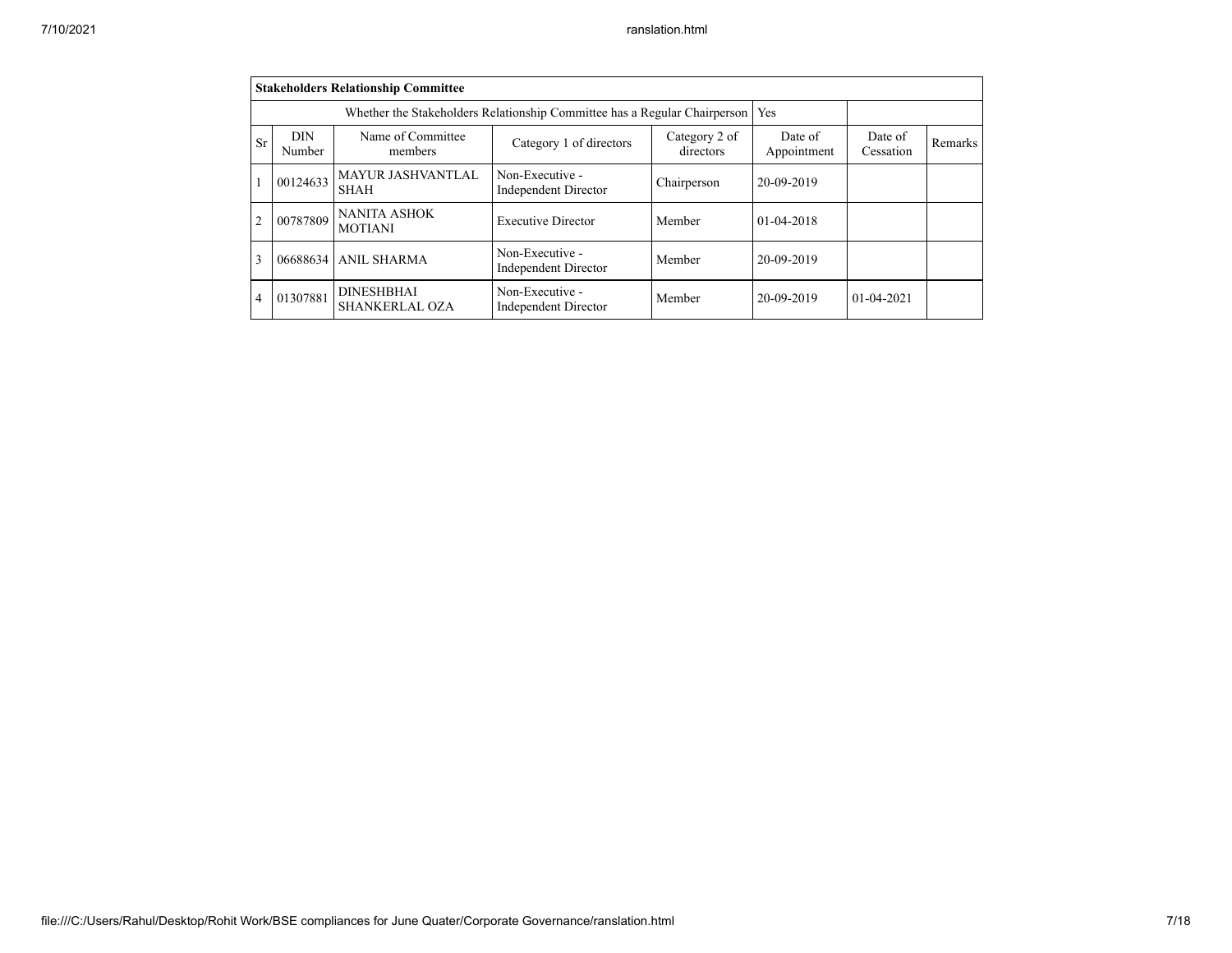|               | <b>Risk Management Committee</b>                                     |                              |                            |                            |                        |                      |         |  |  |  |  |  |
|---------------|----------------------------------------------------------------------|------------------------------|----------------------------|----------------------------|------------------------|----------------------|---------|--|--|--|--|--|
|               | Whether the Risk Management Committee has a Regular Chairperson   No |                              |                            |                            |                        |                      |         |  |  |  |  |  |
| <sub>Sr</sub> | DIN<br>Number                                                        | Name of Committee<br>members | Category 1 of<br>directors | Category 2 of<br>directors | Date of<br>Appointment | Date of<br>Cessation | Remarks |  |  |  |  |  |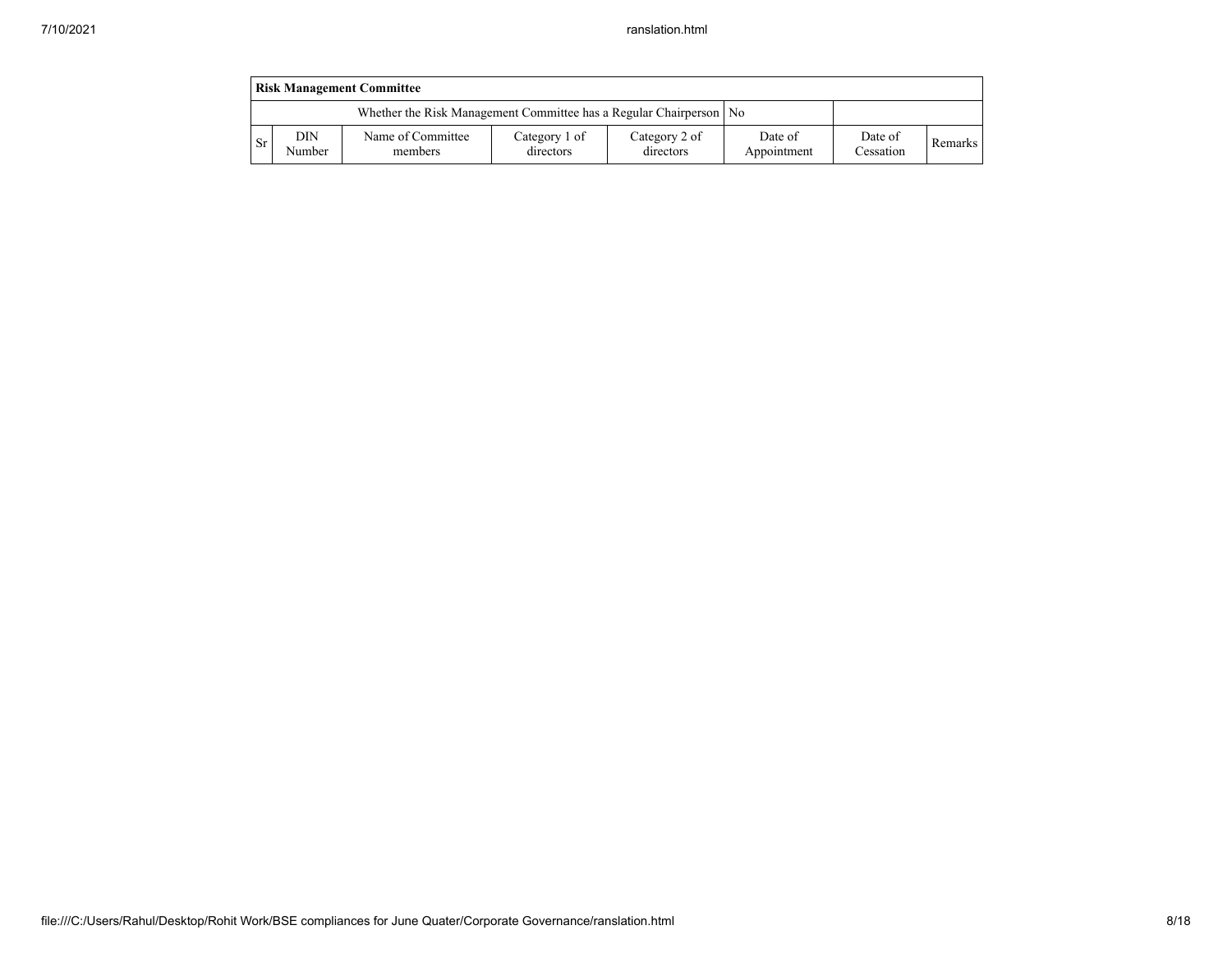|                | <b>Corporate Social Responsibility Committee</b> |                                            |                                                                                 |                        |                      |                  |  |  |  |  |
|----------------|--------------------------------------------------|--------------------------------------------|---------------------------------------------------------------------------------|------------------------|----------------------|------------------|--|--|--|--|
|                |                                                  |                                            | Whether the Corporate Social Responsibility Committee has a Regular Chairperson |                        | Yes                  |                  |  |  |  |  |
| Sr             | <b>DIN</b><br>Number                             | Name of Committee<br>members               | Category 2 of<br>directors                                                      | Date of<br>Appointment | Date of<br>Cessation | Remarks          |  |  |  |  |
|                | 00787809                                         | <b>NANITA ASHOK</b><br><b>MOTIANI</b>      | <b>Executive Director</b>                                                       | Chairperson            | $01-04-2018$         |                  |  |  |  |  |
| $\overline{c}$ | 00124633                                         | MAYUR JASHVANTLAL<br><b>SHAH</b>           | Non-Executive -<br><b>Independent Director</b>                                  | Member                 | 20-09-2019           |                  |  |  |  |  |
| 3              | 06688634                                         | <b>ANIL SHARMA</b>                         | Non-Executive -<br><b>Independent Director</b>                                  | Member                 | 20-09-2019           |                  |  |  |  |  |
| $\overline{4}$ | 01307881                                         | <b>DINESHBHAI</b><br><b>SHANKERLAL OZA</b> | Non-Executive -<br><b>Independent Director</b>                                  | Member                 | 20-09-2019           | $01 - 04 - 2021$ |  |  |  |  |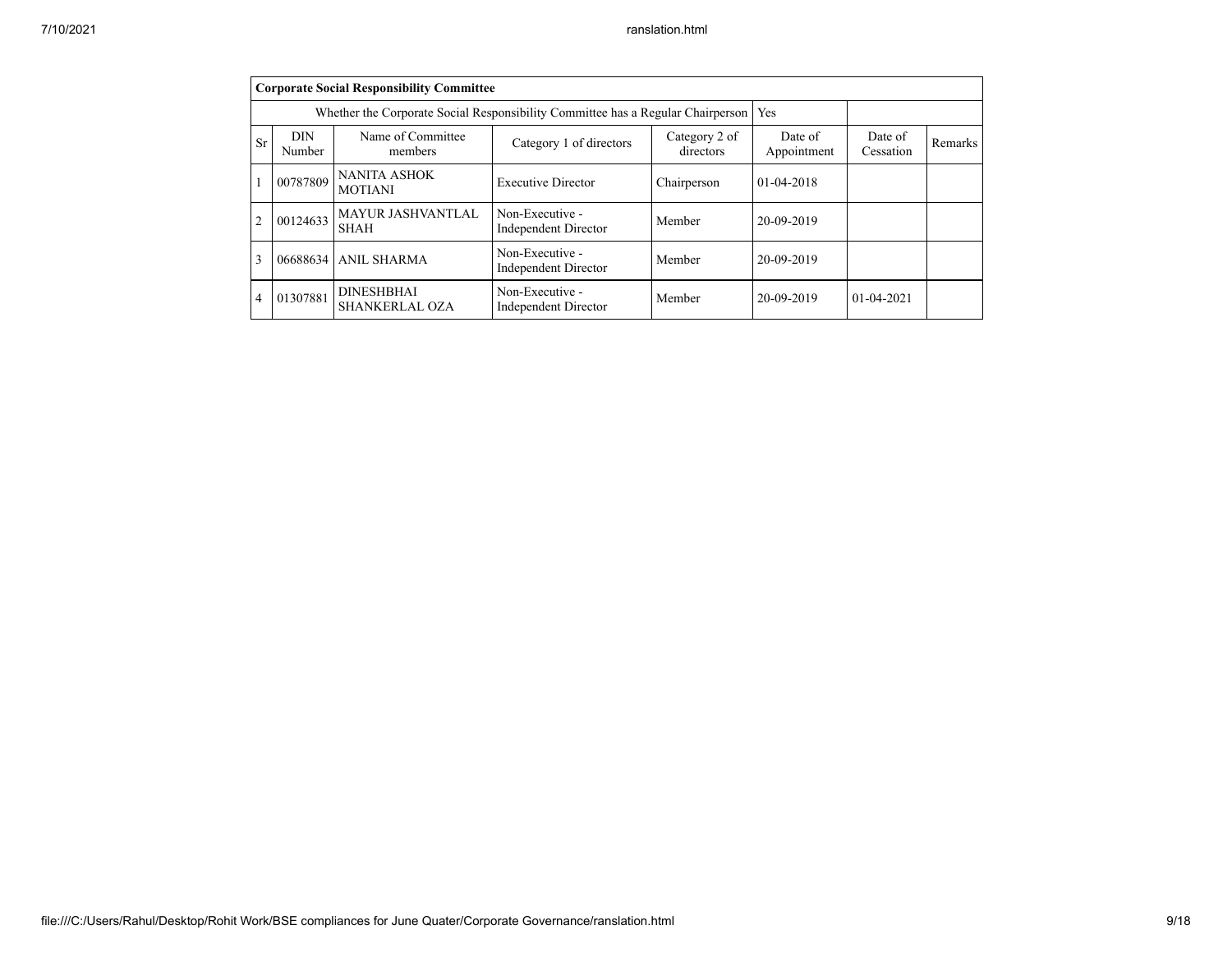| Other Committee |                                                                                                                                     |  |  |
|-----------------|-------------------------------------------------------------------------------------------------------------------------------------|--|--|
|                 | Sr   DIN Number   Name of Committee members   Name of other committee   Category 1 of directors   Category 2 of directors   Remarks |  |  |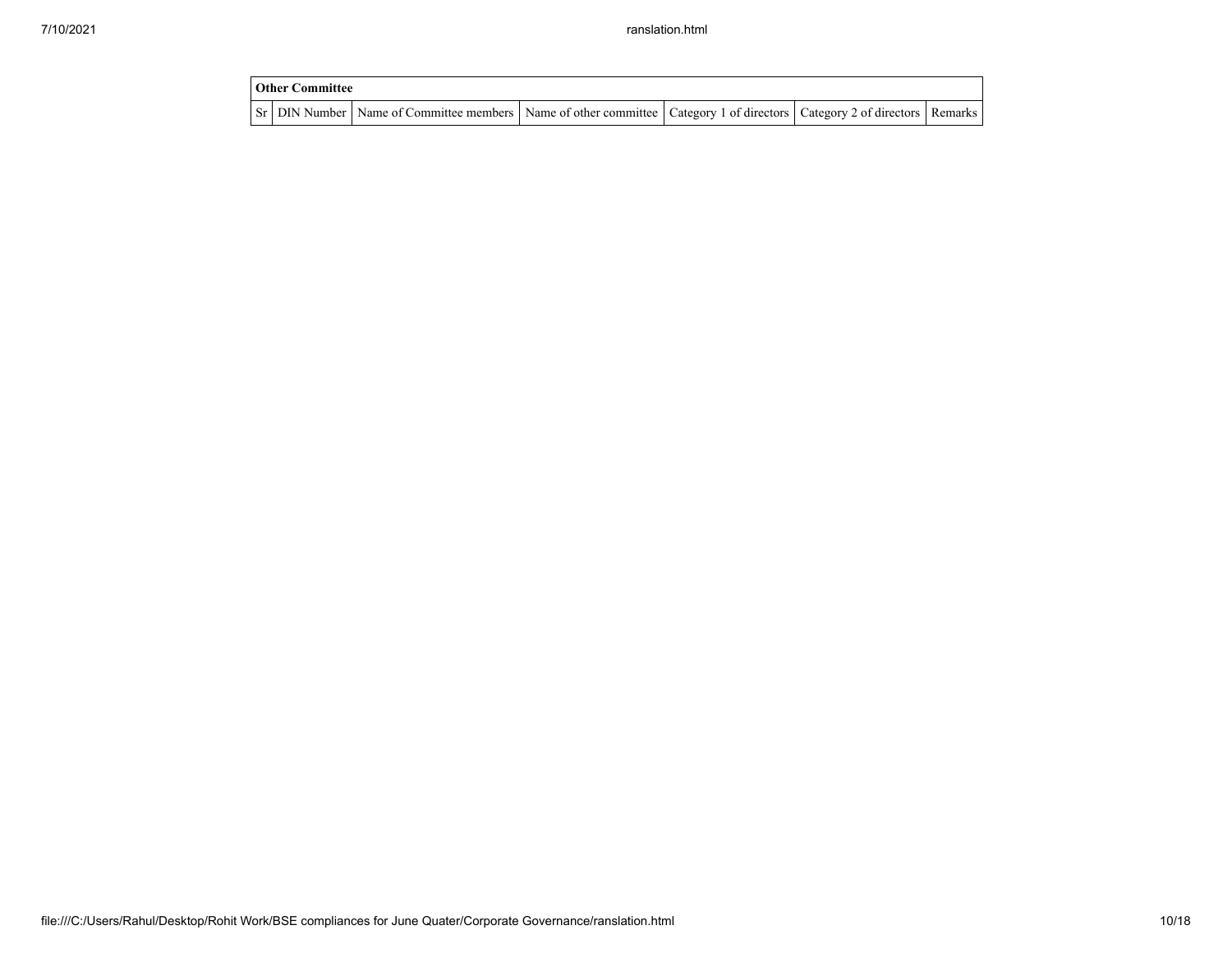|                | <b>Annexure 1</b>                                                   |                                                             |                                                                   |                                       |                                                     |                                    |                                                           |  |  |  |
|----------------|---------------------------------------------------------------------|-------------------------------------------------------------|-------------------------------------------------------------------|---------------------------------------|-----------------------------------------------------|------------------------------------|-----------------------------------------------------------|--|--|--|
|                | <b>Annexure 1</b>                                                   |                                                             |                                                                   |                                       |                                                     |                                    |                                                           |  |  |  |
|                | <b>III. Meeting of Board of Directors</b>                           |                                                             |                                                                   |                                       |                                                     |                                    |                                                           |  |  |  |
|                | Disclosure of notes on meeting of board of<br>directors explanatory |                                                             |                                                                   |                                       |                                                     |                                    |                                                           |  |  |  |
| <b>Sr</b>      | $Date(s)$ of meeting<br>$(if any)$ in the<br>previous quarter       | Date(s) of<br>meeting (if any)<br>in the current<br>quarter | Maximum gap between<br>any two consecutive (in<br>number of days) | Notes for<br>not<br>providing<br>Date | Whether<br>requirement of<br>Quorum met<br>(Yes/No) | Number of<br>Directors<br>present* | No. of Independent<br>Directors attending<br>the meeting* |  |  |  |
|                | 28-01-2021                                                          |                                                             |                                                                   |                                       | Yes                                                 | 6                                  |                                                           |  |  |  |
| $\overline{2}$ |                                                                     | 14-04-2021                                                  | 75                                                                |                                       | Yes                                                 | 5                                  |                                                           |  |  |  |
| 3              |                                                                     | 29-06-2021                                                  | 75                                                                |                                       | Yes                                                 | 6                                  |                                                           |  |  |  |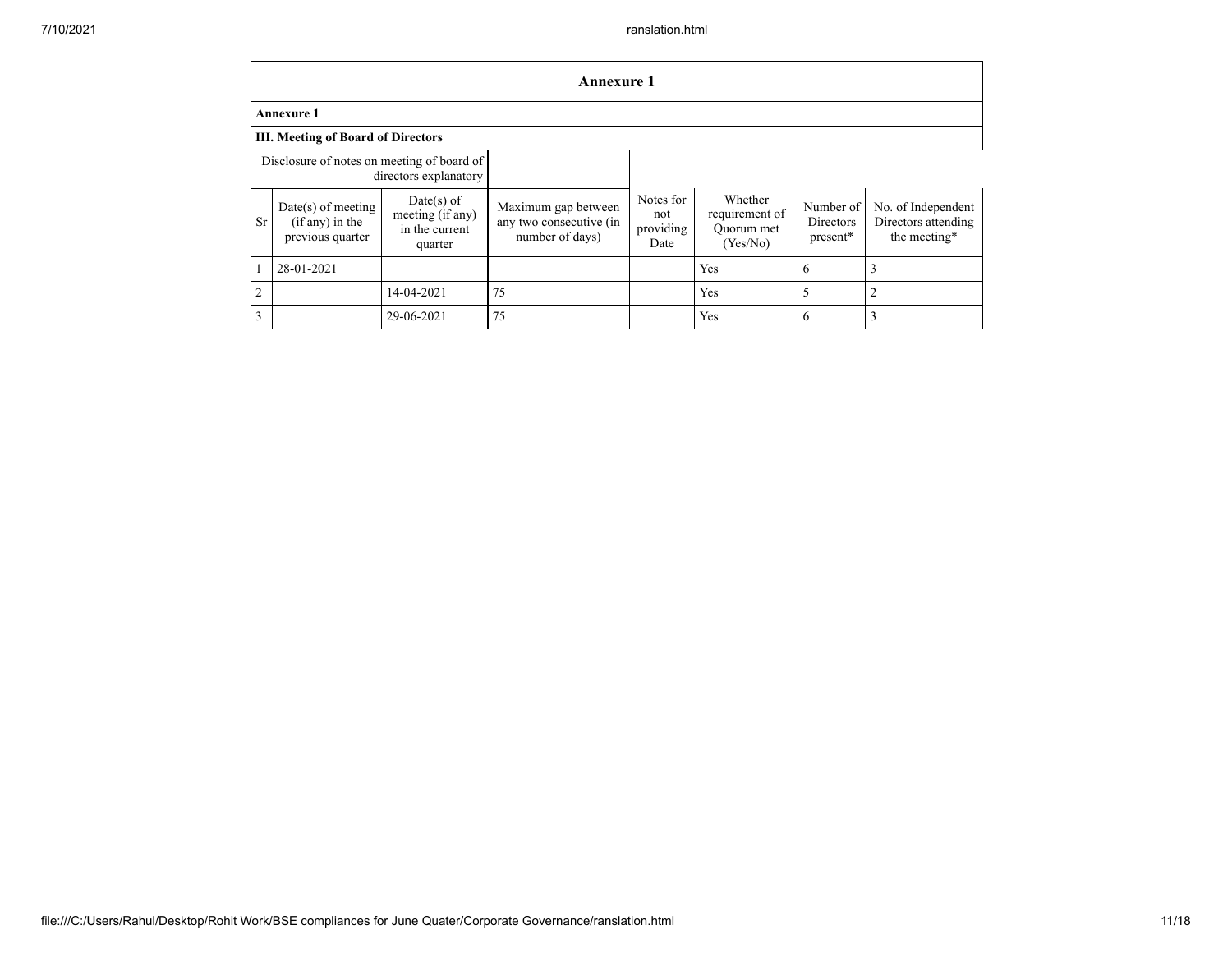|                | <b>Annexure 1</b>                              |                                                                                                            |                                                                      |                               |                                       |                                                        |                                       |                                                                                |  |  |
|----------------|------------------------------------------------|------------------------------------------------------------------------------------------------------------|----------------------------------------------------------------------|-------------------------------|---------------------------------------|--------------------------------------------------------|---------------------------------------|--------------------------------------------------------------------------------|--|--|
|                | IV. Meeting of Committees                      |                                                                                                            |                                                                      |                               |                                       |                                                        |                                       |                                                                                |  |  |
|                |                                                |                                                                                                            | Disclosure of notes on meeting of committees explanatory             |                               |                                       |                                                        |                                       |                                                                                |  |  |
| <b>Sr</b>      | Name of<br>Committee                           | $Date(s)$ of meeting (Enter<br>dates of Previous quarter and<br>Current quarter in<br>chronological order) | Maximum gap<br>between any two<br>consecutive (in<br>number of days) | Name of<br>other<br>committee | Reson for<br>not<br>providing<br>date | Whether<br>requirement<br>of Quorum<br>met<br>(Yes/No) | Number<br>of<br>Directors<br>present* | No. of<br>Independent<br><b>Directors</b><br>attending the<br>$\rm{meeting}^*$ |  |  |
| 1              | Audit<br>Committee                             | 28-01-2021                                                                                                 |                                                                      |                               |                                       | Yes                                                    | 4                                     | 3                                                                              |  |  |
| $\overline{2}$ | Audit<br>Committee                             | 14-04-2021                                                                                                 | 75                                                                   |                               |                                       | Yes                                                    | 3                                     | 2                                                                              |  |  |
| 3              | Audit<br>Committee                             | 29-06-2021                                                                                                 | 75                                                                   |                               |                                       | Yes                                                    | 3                                     | 3                                                                              |  |  |
| $\overline{4}$ | Nomination<br>and<br>remuneration<br>committee | 28-01-2021                                                                                                 |                                                                      |                               |                                       | Yes                                                    | 3                                     | 3                                                                              |  |  |
| 5              | Nomination<br>and<br>remuneration<br>committee | 29-06-2021                                                                                                 | 151                                                                  |                               |                                       | Yes                                                    | 3                                     | 3                                                                              |  |  |
| 6              | Stakeholders<br>Relationship<br>Committee      | 28-01-2021                                                                                                 |                                                                      |                               |                                       | Yes                                                    | 4                                     | 3                                                                              |  |  |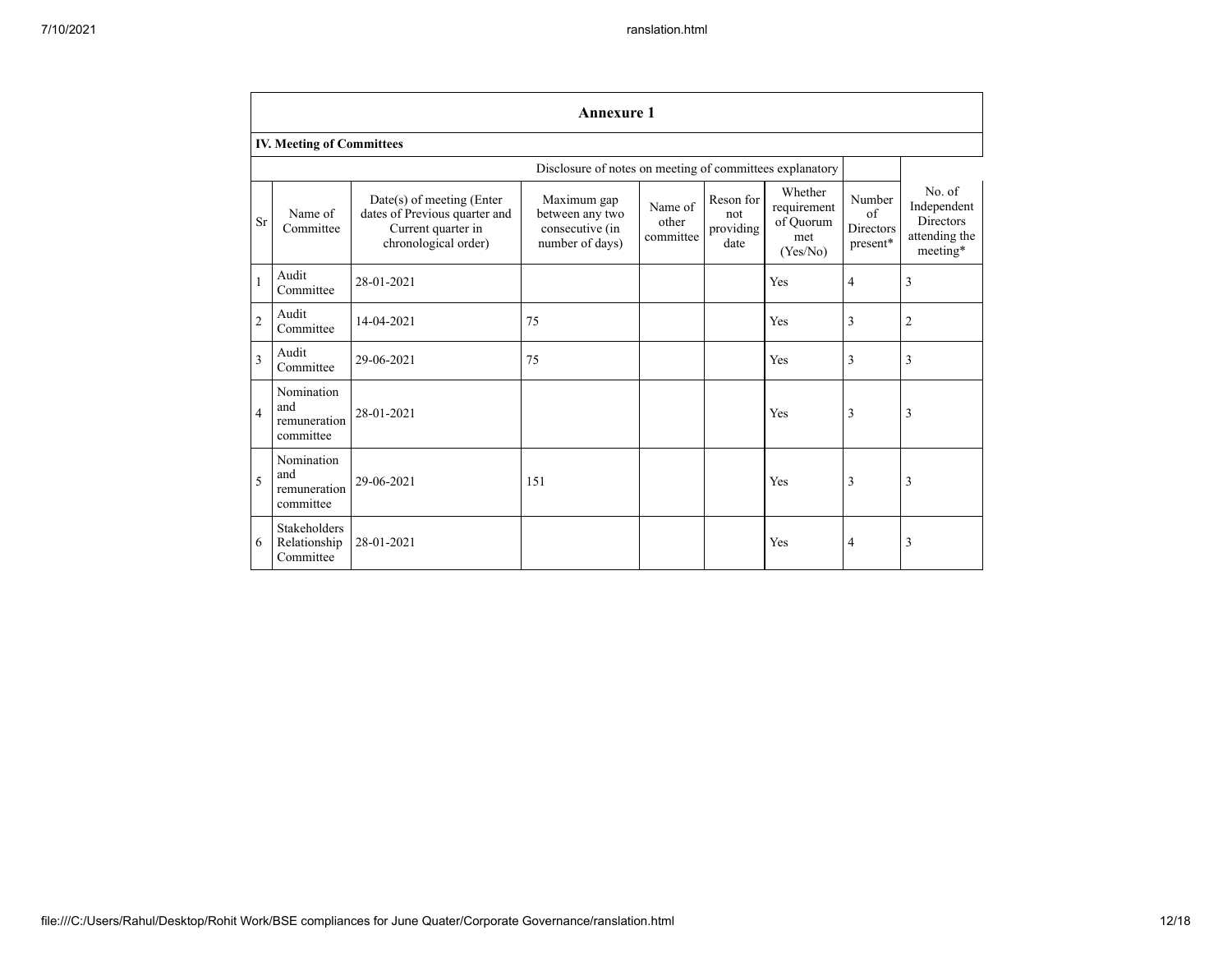|                | <b>Annexure 1</b>                                  |                                                                                                            |                                                                      |                               |                                       |                                                        |                                                   |                                                                        |
|----------------|----------------------------------------------------|------------------------------------------------------------------------------------------------------------|----------------------------------------------------------------------|-------------------------------|---------------------------------------|--------------------------------------------------------|---------------------------------------------------|------------------------------------------------------------------------|
|                | <b>IV. Meeting of Committees</b>                   |                                                                                                            |                                                                      |                               |                                       |                                                        |                                                   |                                                                        |
| <b>Sr</b>      | Name of<br>Committee                               | $Date(s)$ of meeting (Enter<br>dates of Previous quarter and<br>Current quarter in<br>chronological order) | Maximum gap<br>between any two<br>consecutive (in<br>number of days) | Name of<br>other<br>committee | Reson for<br>not<br>providing<br>date | Whether<br>requirement<br>of Quorum<br>met<br>(Yes/No) | Number<br>of<br>Directors<br>$\mathtt{present}^*$ | No. of<br>Independent<br><b>Directors</b><br>attending the<br>meeting* |
| $\overline{7}$ | <b>Stakeholders</b><br>Relationship<br>Committee   | 29-06-2021                                                                                                 | 151                                                                  |                               |                                       | Yes                                                    | 3                                                 | $\overline{2}$                                                         |
| $\mathbf{8}$   | Corporate<br>Social<br>Responsibility<br>Committee | 28-01-2021                                                                                                 |                                                                      |                               |                                       | Yes                                                    | 4                                                 | 3                                                                      |
| 9              | Corporate<br>Social<br>Responsibility<br>Committee | 29-06-2021                                                                                                 | 151                                                                  |                               |                                       | Yes                                                    | 3                                                 | $\overline{2}$                                                         |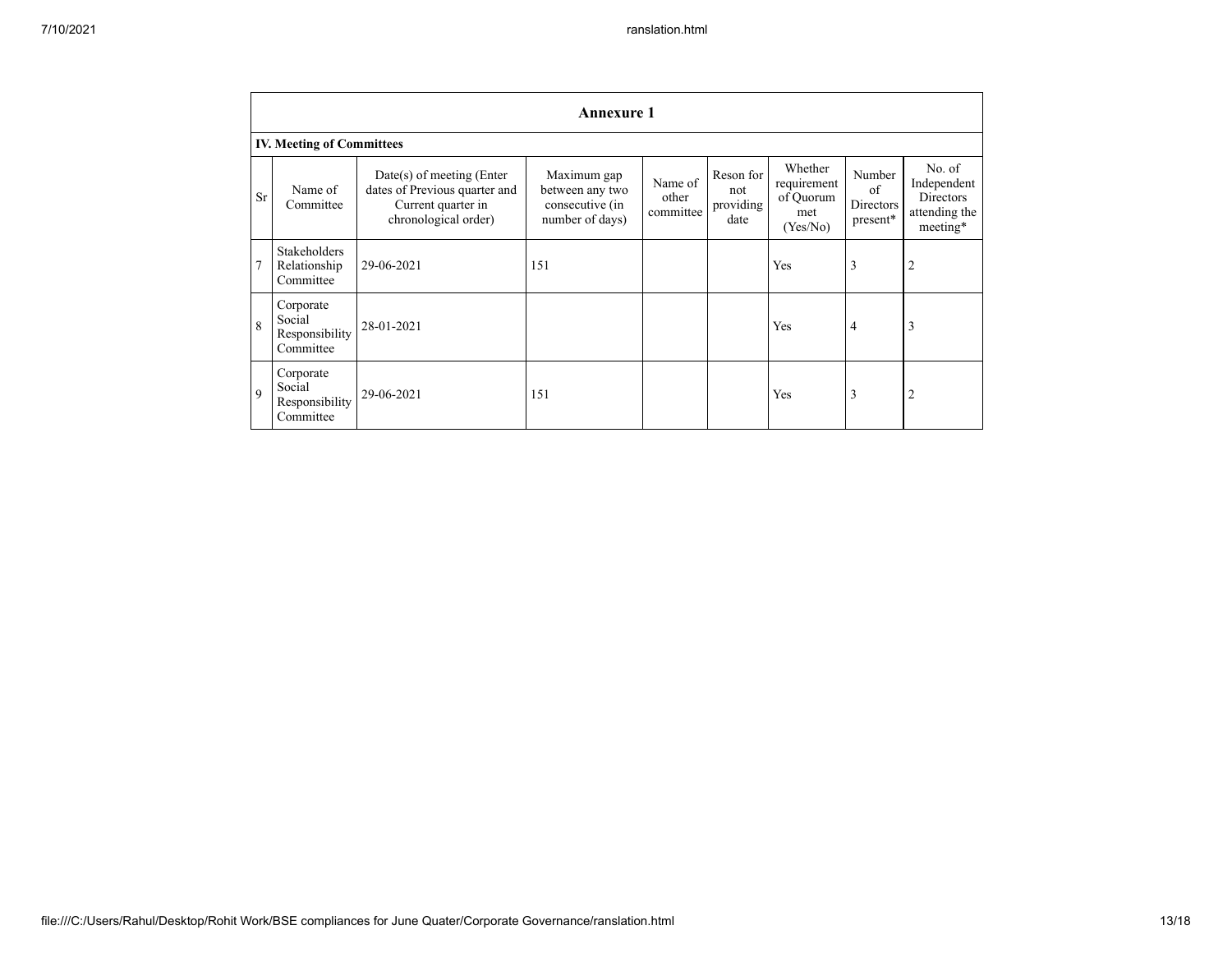|                | Annexure 1                                                                                                |                                  |                                                                    |  |  |
|----------------|-----------------------------------------------------------------------------------------------------------|----------------------------------|--------------------------------------------------------------------|--|--|
|                | <b>V. Related Party Transactions</b>                                                                      |                                  |                                                                    |  |  |
| Sr             | Subject                                                                                                   | Compliance status<br>(Yes/No/NA) | If status is "No" details of non-<br>compliance may be given here. |  |  |
|                | Whether prior approval of audit committee obtained                                                        | Yes                              |                                                                    |  |  |
| $\overline{2}$ | Whether shareholder approval obtained for material RPT                                                    | NA                               |                                                                    |  |  |
| 3              | Whether details of RPT entered into pursuant to omnibus approval<br>have been reviewed by Audit Committee | NA                               |                                                                    |  |  |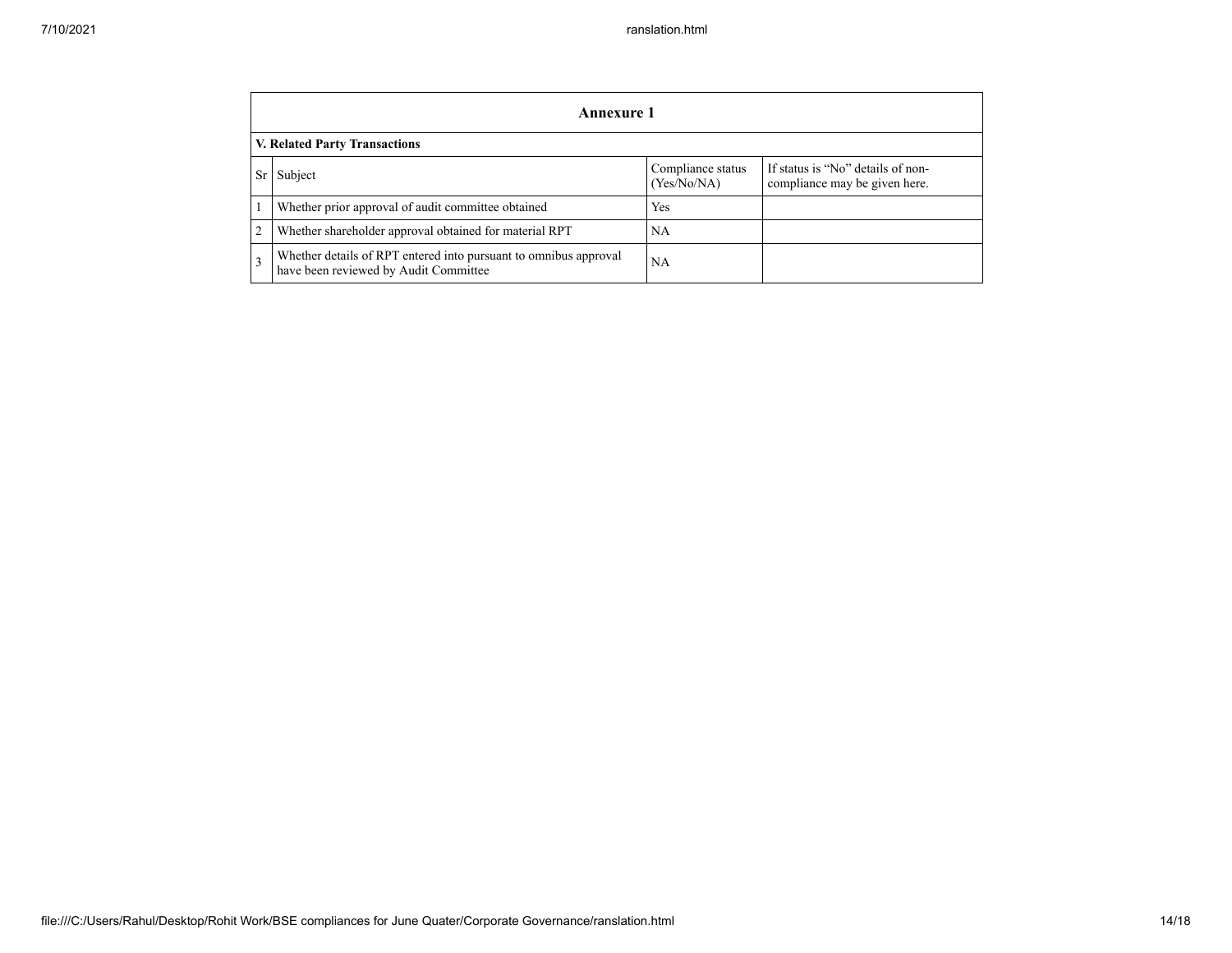| <b>Annexure 1</b>       |                                                                                                                                                                                                                 |                               |  |  |
|-------------------------|-----------------------------------------------------------------------------------------------------------------------------------------------------------------------------------------------------------------|-------------------------------|--|--|
| <b>VI.</b> Affirmations |                                                                                                                                                                                                                 |                               |  |  |
| Sr                      | Subject                                                                                                                                                                                                         | Compliance<br>status (Yes/No) |  |  |
|                         | The composition of Board of Directors is in terms of SEBI (Listing obligations and disclosure requirements)<br>Regulations, 2015                                                                                | Yes                           |  |  |
| $\overline{2}$          | The composition of the following committees is in terms of SEBI(Listing obligations and disclosure requirements)<br>Regulations, 2015 a. Audit Committee                                                        | Yes                           |  |  |
| $\mathbf{3}$            | The composition of the following committees is in terms of SEBI(Listing obligations and disclosure requirements)<br>Regulations, 2015. b. Nomination & remuneration committee                                   | <b>Yes</b>                    |  |  |
| $\overline{4}$          | The composition of the following committees is in terms of SEBI(Listing obligations and disclosure requirements)<br>Regulations, 2015. c. Stakeholders relationship committee                                   | Yes                           |  |  |
| 5                       | The composition of the following committees is in terms of SEBI(Listing obligations and disclosure requirements)<br>Regulations, 2015. d. Risk management committee (applicable to the top 500 listed entities) | NA                            |  |  |
| 6                       | The committee members have been made aware of their powers, role and responsibilities as specified in SEBI<br>(Listing obligations and disclosure requirements) Regulations, 2015.                              | Yes                           |  |  |
| $\overline{7}$          | The meetings of the board of directors and the above committees have been conducted in the manner as specified in<br>SEBI (Listing obligations and disclosure requirements) Regulations, 2015.                  | Yes                           |  |  |
| 8                       | This report and/or the report submitted in the previous quarter has been placed before Board of Directors.                                                                                                      | Yes                           |  |  |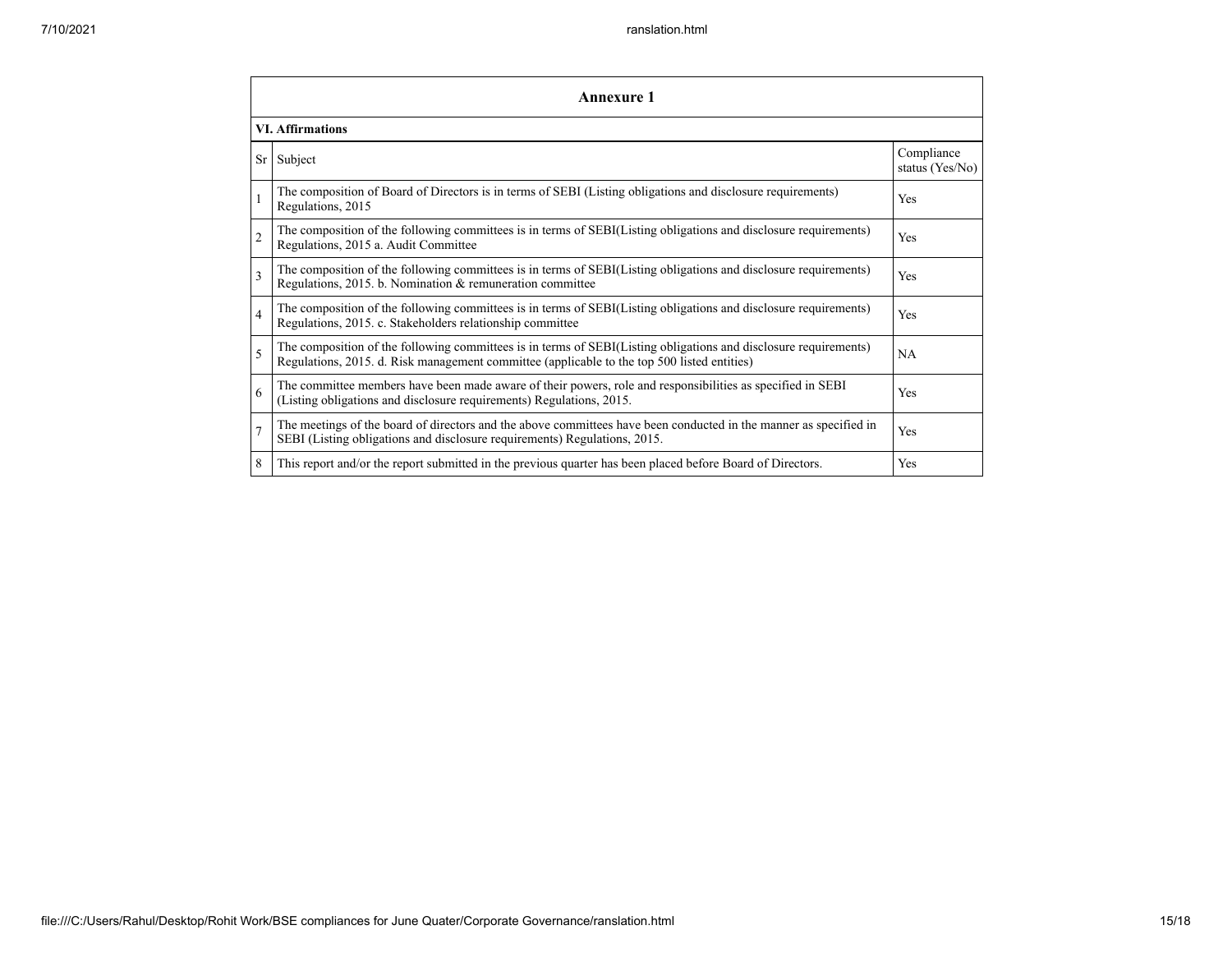| <b>Annexure 1</b> |                   |                                          |
|-------------------|-------------------|------------------------------------------|
| - Sr              | Subject           | Compliance status                        |
|                   | Name of signatory | Rohit Rawat                              |
|                   | Designation       | Company Secretary and Compliance Officer |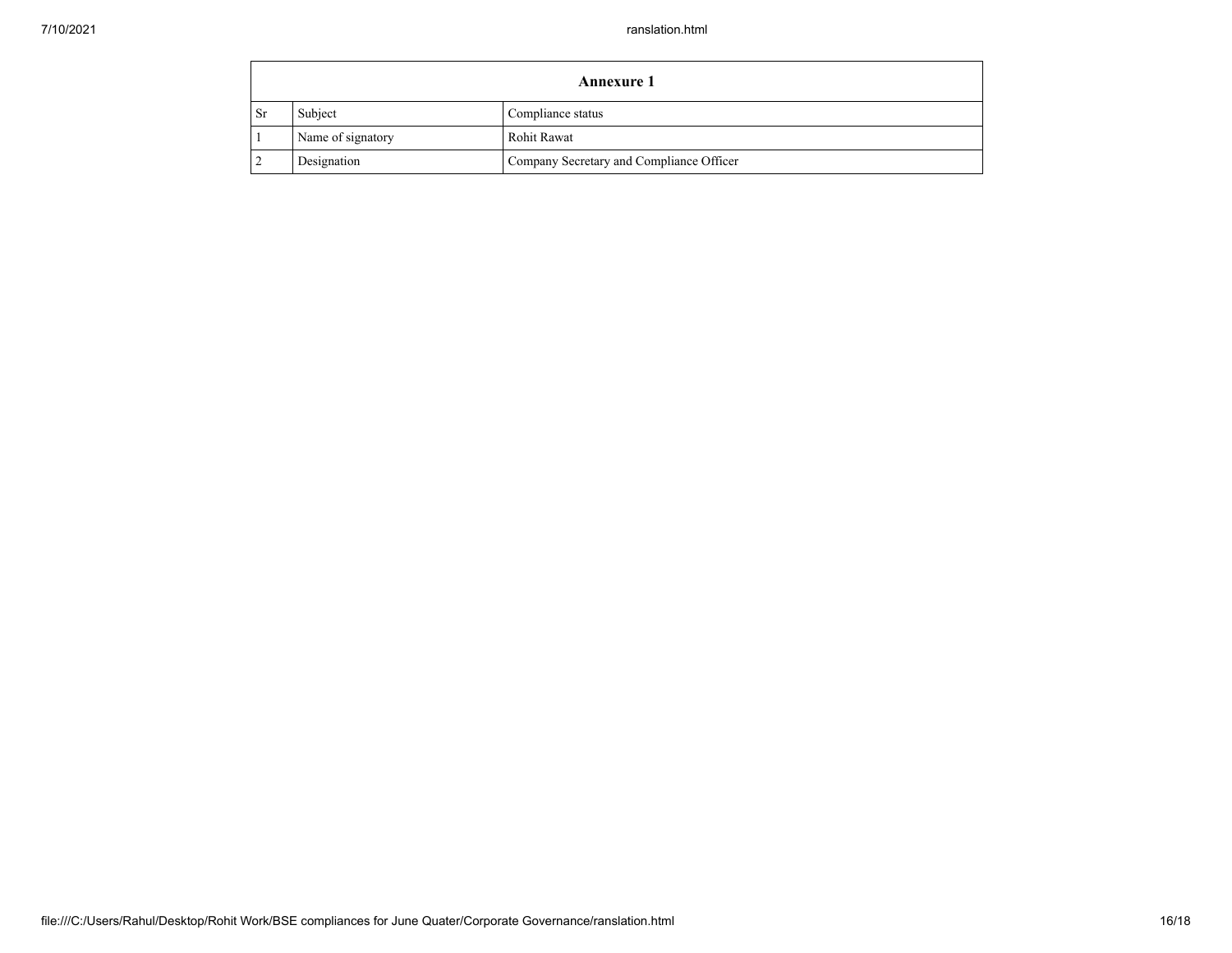| <b>Signatory Details</b> |                                          |  |
|--------------------------|------------------------------------------|--|
| Name of signatory        | Rohit Rawat                              |  |
| Designation of person    | Company Secretary and Compliance Officer |  |
| Place                    | Ahmadabad                                |  |
| Date                     | 09-07-2021                               |  |